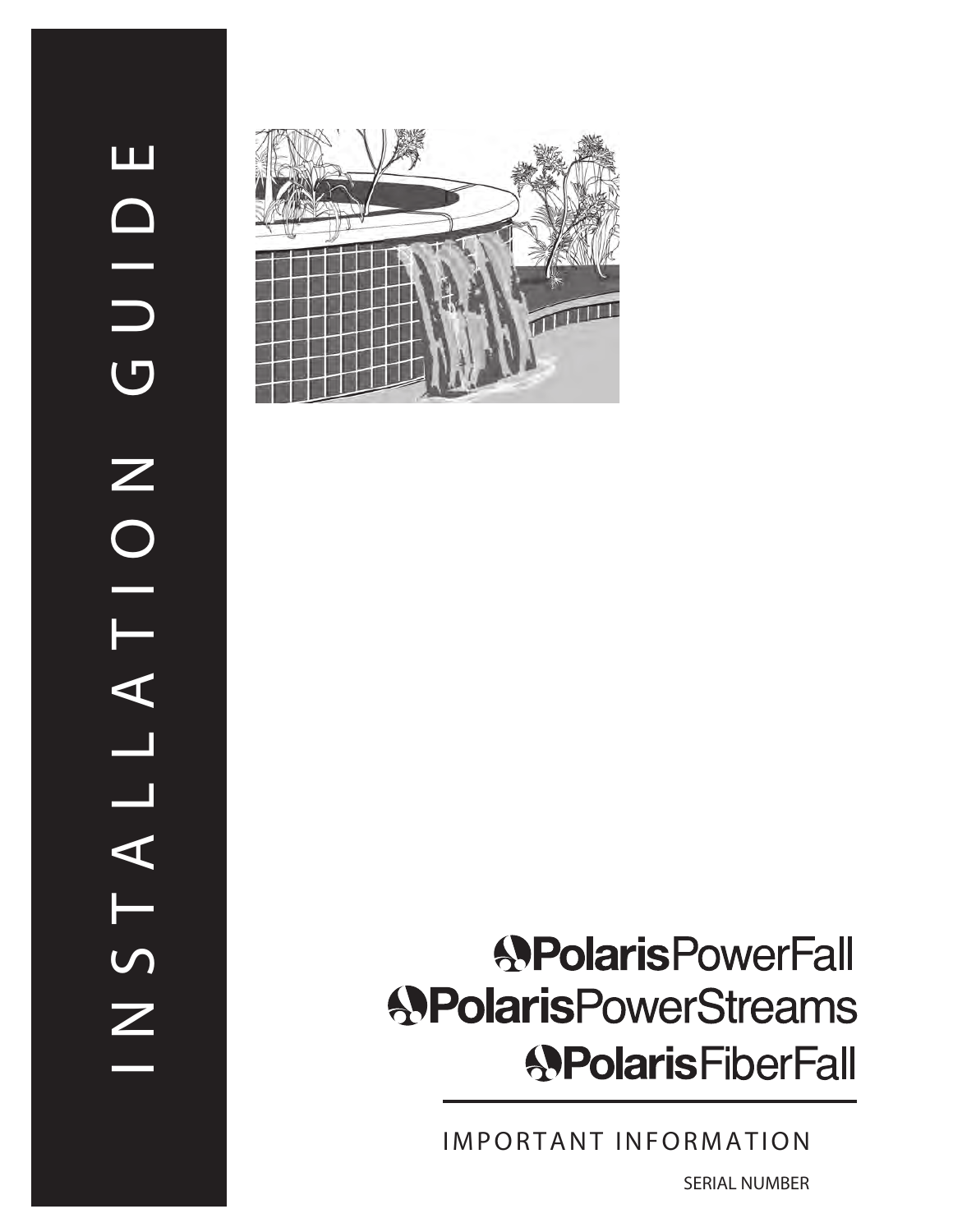# Important Information

- To avoid warping, keep unit out of direct sunlight.
- Keep nozzle protector in lip opening of falls until pool construction is complete.
- • Nozzle spacers are welded 1" from the front of the nozzle lip, 4 " apart. Do not remove spacers as they maintain the consistency of the waterfall.
- At startup, do not divert water to the falls until plumbing lines run clear.
- • For best results with FiberFall, keep fiber cable length to less than 15 feet from the illuminator. Allow for two (2) extra feet of cable in case it must be cut and re-set.
- • Use an in-line filter with PowerStreams to ensure free water flow through smaller outlet holes.

#### For customer service or support:

- Please return Warranty Card immediately.
- • For online support: www.polarispool.com
- To contact Polaris:

 US and Canada Customer Service 2620 Commerce Way Vista, CA 92081-8438 1-800-822-7933

## Specifications

#### PowerFall®

| Dimensions:<br>Unit Lengths:                                                                                                   | 2-5/8" W x 3-1/8" H<br>12", 18", 24", 36", 48" and 60" with one 1-1/2" inlet. 72", 84" and 96" with one 2" inlet.<br>Nozzle Lengths: Standard 1", Extended 6", 9" and 12". Custom and radius cuts available.                                                                                                                                                                                                                                                                                                                                                                                      |
|--------------------------------------------------------------------------------------------------------------------------------|---------------------------------------------------------------------------------------------------------------------------------------------------------------------------------------------------------------------------------------------------------------------------------------------------------------------------------------------------------------------------------------------------------------------------------------------------------------------------------------------------------------------------------------------------------------------------------------------------|
| PowerStreams®<br>Dimensions:<br>Unit Lengths:                                                                                  | 2-5/8" W x 3-1/8" H<br>12", 18", 24", 36", 48", and 60" with one 1-1/2" inlet. 72", 84" and 96" with one 2" inlet.<br>Nozzle Lengths: Standard 1", Extended 6" and 9", Super-extended 12". Custom and radius cuts available.                                                                                                                                                                                                                                                                                                                                                                      |
| <b>FiberFall</b> ®<br>Dimensions:<br>Unit Lengths:<br>Nozzle Lengths:<br>Lamp:<br><b>Optic Colors:</b><br><b>Fiber Cables:</b> | 2-5/8" W x 3-1/8" H<br>12", 18", 24", 36", 48" and 60" with one 1-1/2" inlet. 72" with one 2" inlet.<br>Standard 1", Extended 3" and 6". Radius cuts available for 6" at factory.<br>Polaris AfterDark® light driver recommended.<br>Nine colors (including white), rotating or fixed.<br>Single 150-strand equivalent cable on 12", 18", and 24"; standard 1" nozzle units. Left connection.<br>Two 150-strand equivalent cables on 36" and 48"; standard 1" nozzle units. 2-sided connection.<br>Two 225-strand equivalent cables on 60" and 72"; standard 1" nozzle units. 2-sided connection. |
|                                                                                                                                | Single 225-strand equivalent cable on 12", 18" and 24"; 3" and 6" nozzle units. Left connection.<br>Two225-strandequivalentcableson36",48",60" and 72";3" and 6" nozzleunits.2-sided connection.                                                                                                                                                                                                                                                                                                                                                                                                  |
|                                                                                                                                |                                                                                                                                                                                                                                                                                                                                                                                                                                                                                                                                                                                                   |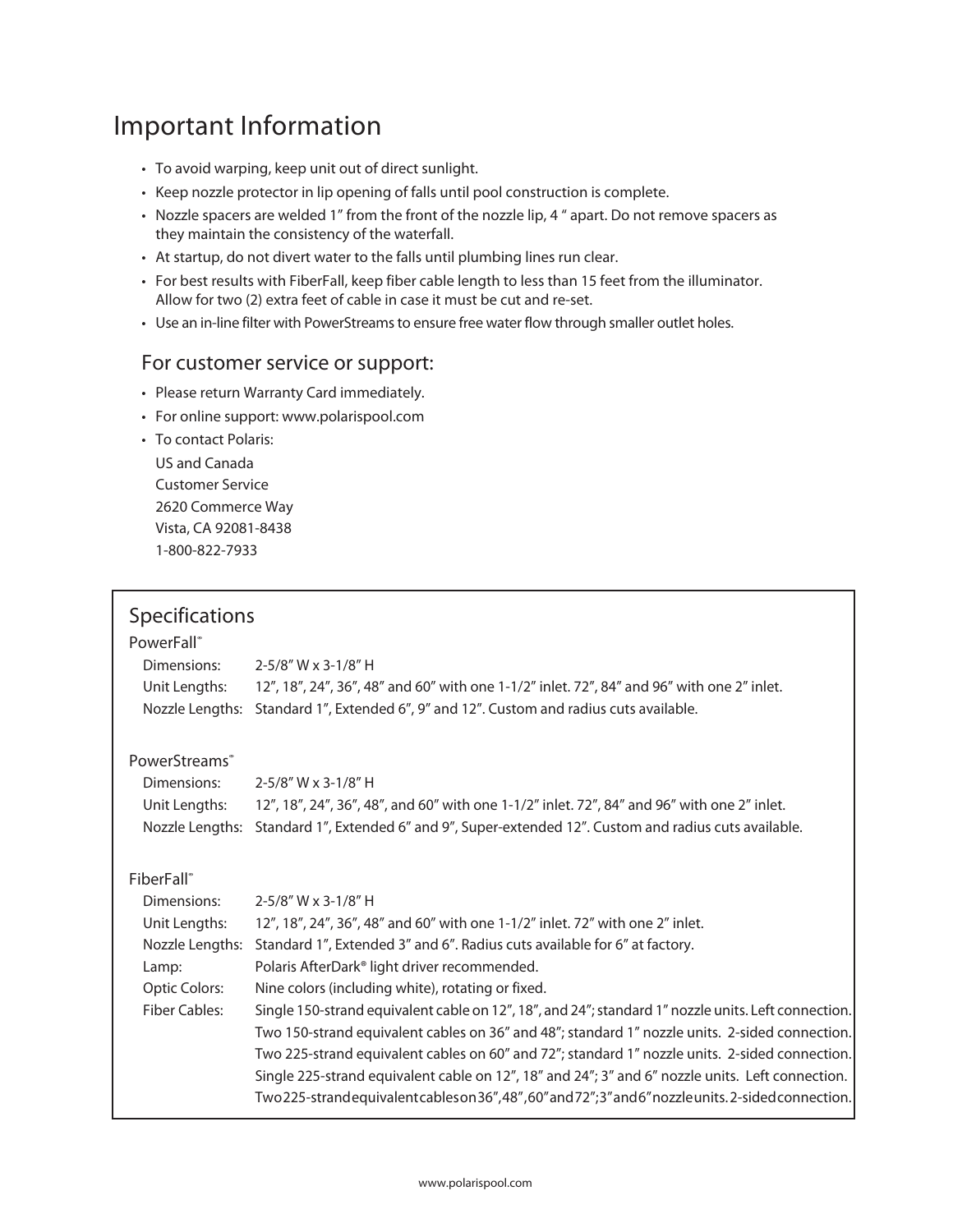# Introduction

The Polaris PowerFall, PowerStreams and FiberFall are designed for easy installation and years of dependable service. Their patented X-Baffle™ brand turbulence suppressor provides superior durability and consistent, even water flow.

All Polaris waterfalls produce the naturally soothing sight and sound of a beautiful waterfall. PowerStreams separates the water sheet into individual streams of water, adding a sparkling effect and reducing flow requirements. FiberFall uses fiber optics technology to softly light the nozzle area of the waterfalls.

Please read and follow installation instructions carefully. Failure to follow recommended installation methods could void warranties and cause injury.

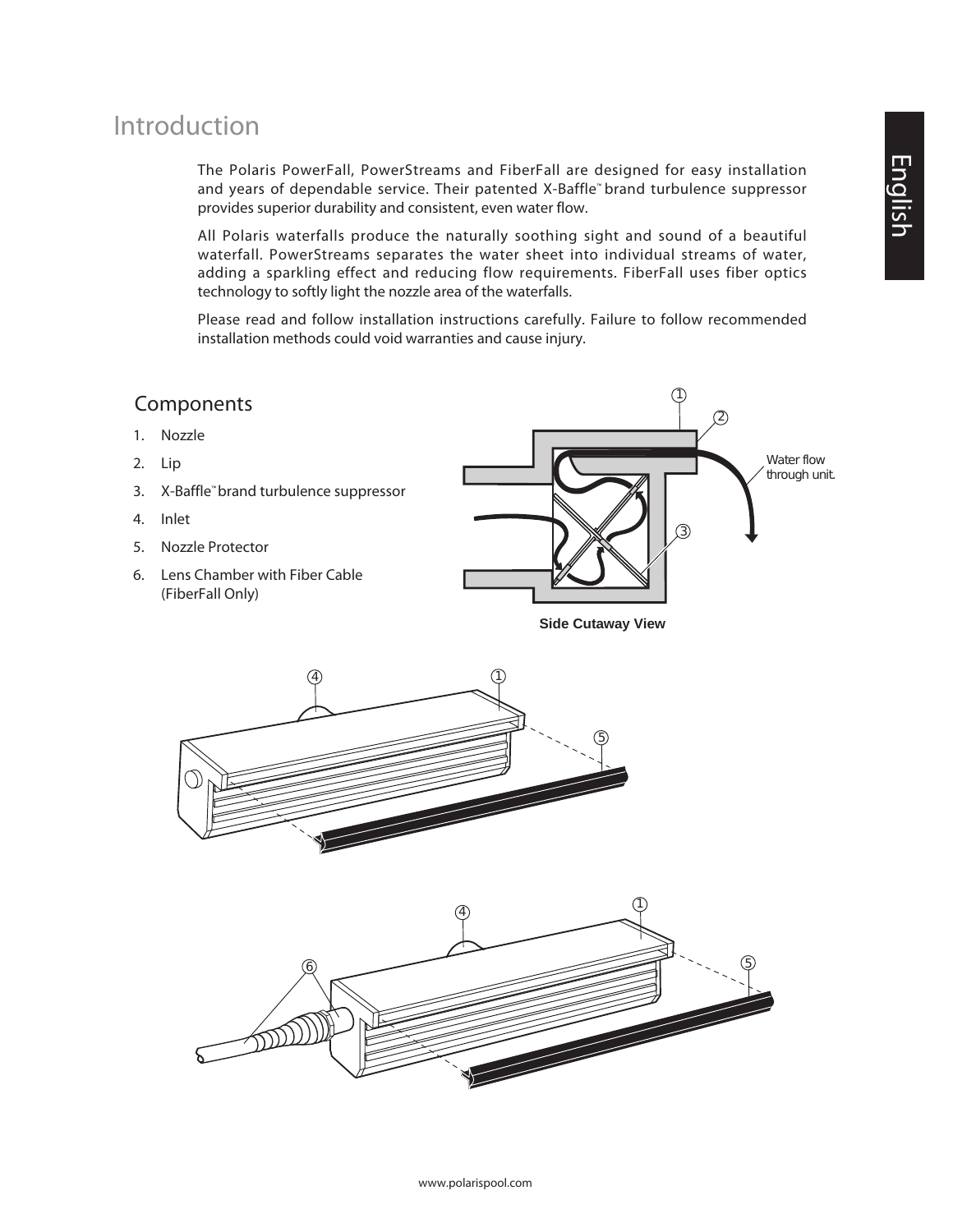# Installation

1

## Plumbing the Waterfall

Proper, unrestricted flow is essential to optimize Polaris waterfall performance. Ensure that these general plumbing guidelines are followed.

- Optimum flow rate is 1 Gallon Per Minute Per Inch (GPM/IN). Minimum is 0.5 GPM/IN.
- If the waterfall flow requirement exceeds 40% of the output of the circulation pump, a separate pump and dedicated plumbing lines must be used for the waterfall.
- Use 1-1/2" pipe for units up to 60" in length and 2" pipe for units exceeding 60".
- Use an in-line filter with PowerStreams to maintain free water flow through outlet holes.
- Two or more lines plumbed to the same water feature should be the same length.
- Units in excess of 36" length require dedicated plumbing lines.
- Valve each unit separately or, if units are the same size and set at the same elevation, plumb a loop to equalize water flow to all units.



- Plumbing line(s) to waterfall should be run at grade to properly support inlet piping.
- Pressure test plumbing line(s) to waterfall.

2

#### Preparing Niche for Waterfall

For PowerFall and PowerStreams, notch the bond beam 4-1/2" deep and 1" longer than the width of the unit. For FiberFall, notch for unit length plus 6" on the left to accommodate the lens chamber and fiber cable, or 6" on both sides for double-chambered units. FiberFall also requires a 1" conduit stub-up in the beam for the fiber cable(s).

For vinyl pools, configure block to match gunite beam installation.

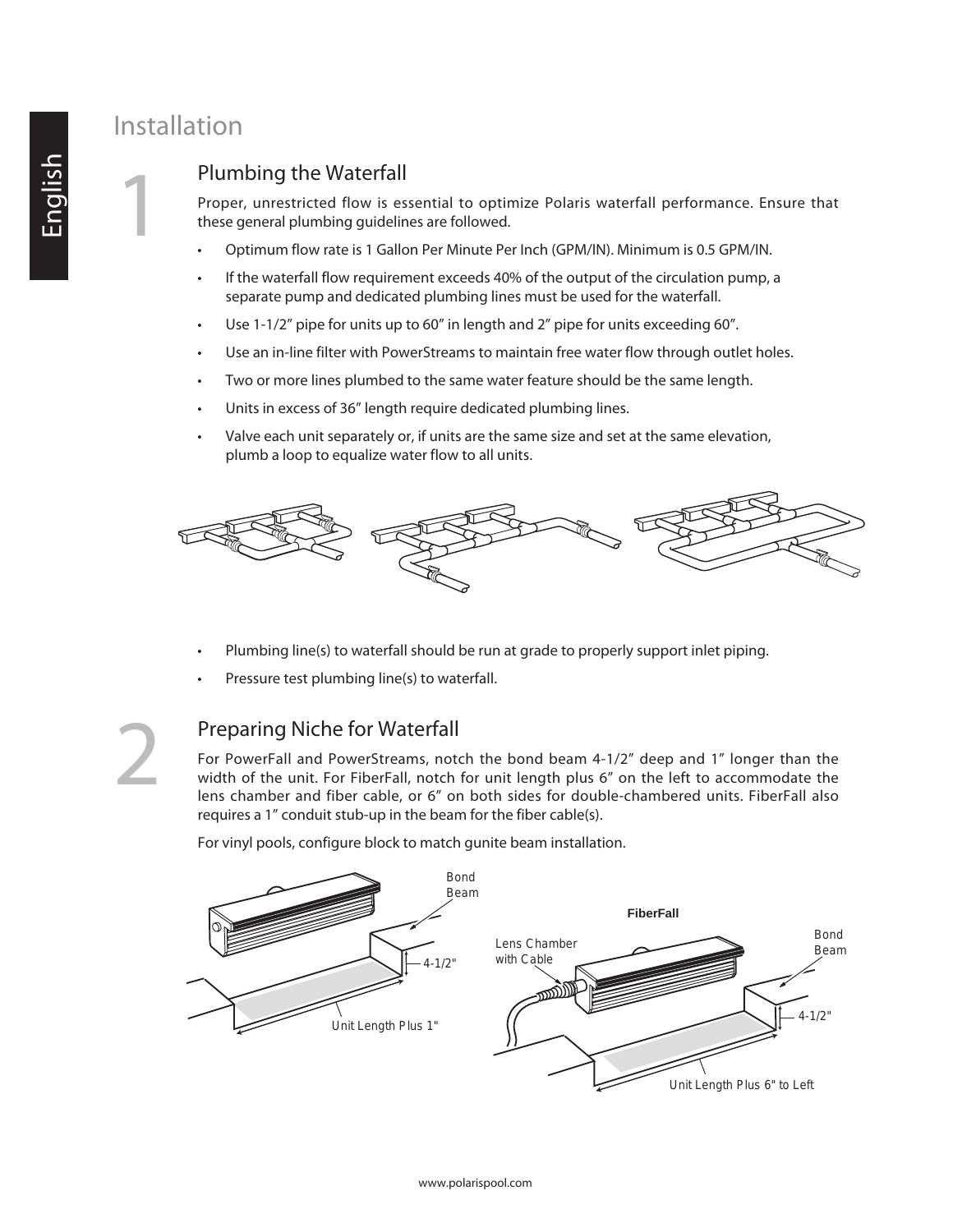English

After notching the beam (setting blocks):

- 1. Determine water level with bender board.
- 2. Tack bender board at niche 1-3/8" below bottom of coping.
- 3. Cement back of board.





#### Setting the Waterfall

Create a bed of cement mortar in the niche to provide a solid base for the waterfall. Set the unit into the mortar bed. The nozzle should extend 1" beyond gunite (or more for thicker finishes like rock or brick) to ensure nozzle lip will be 1/4" past finished pool wall. Tap in and level.



Shield unit from sun until a finish topping has been applied.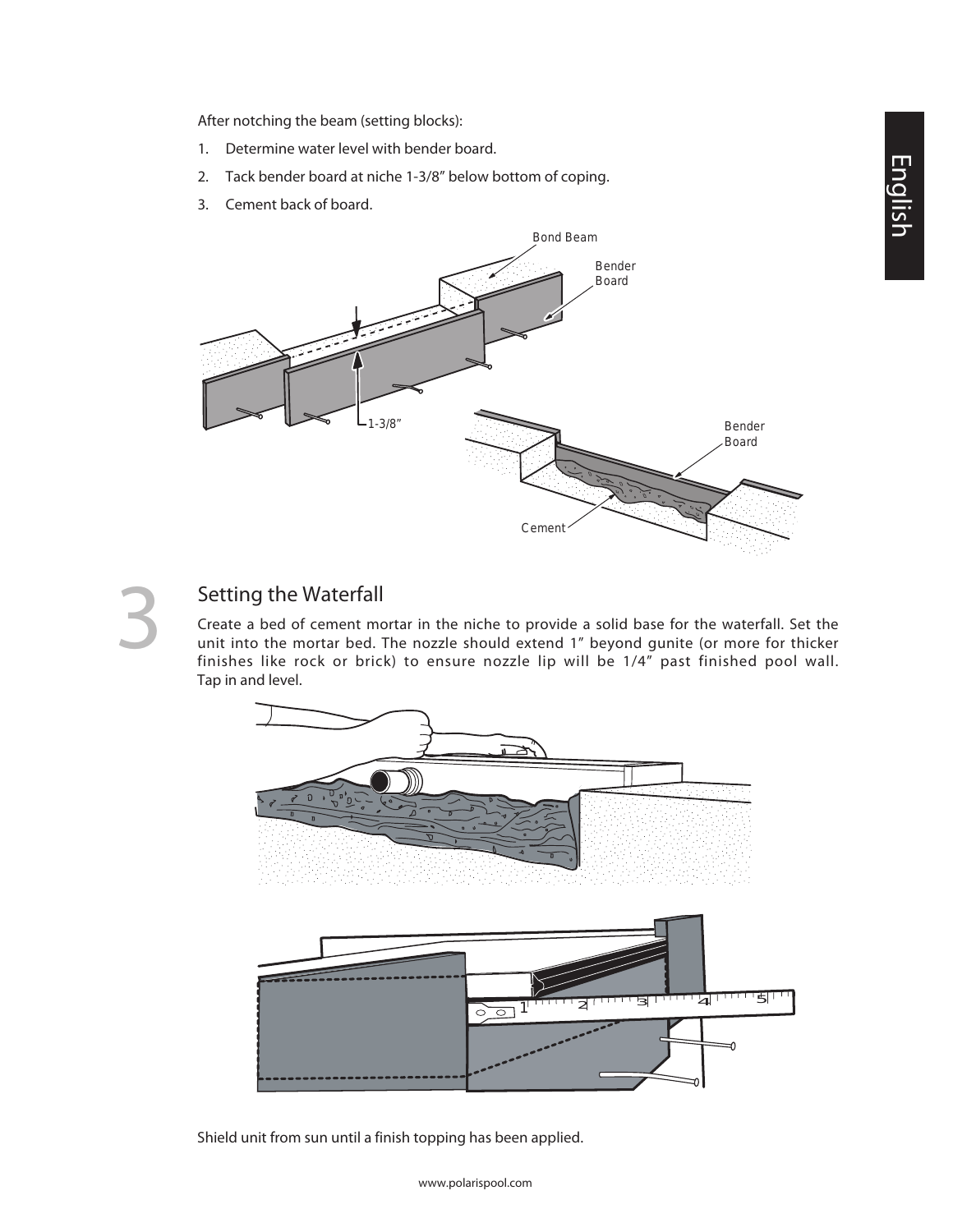Apply 5/8" of cement finishing to top, sides and back of waterfall to encase unit. Slope top surface slightly towards back, 1/4 bubble on level. Remove excess cement from front of falls.





## Finishing the Waterfall

Use thin-set to install coping material onto cement on top of waterfall. Tap in and level. Remove bender board.



Completed Installation - Front Completed Installation - Back



After system inspection, use appropriate fitting(s) to connect the waterfall inlet(s) to the plumbing lines. Do not apply torque to the inlet fittings.

- For 12"-60" units use 1-1/2" coupling or 90-degree elbow.
- • For 72"- 96" units use 2" coupling or 90-degree elbow.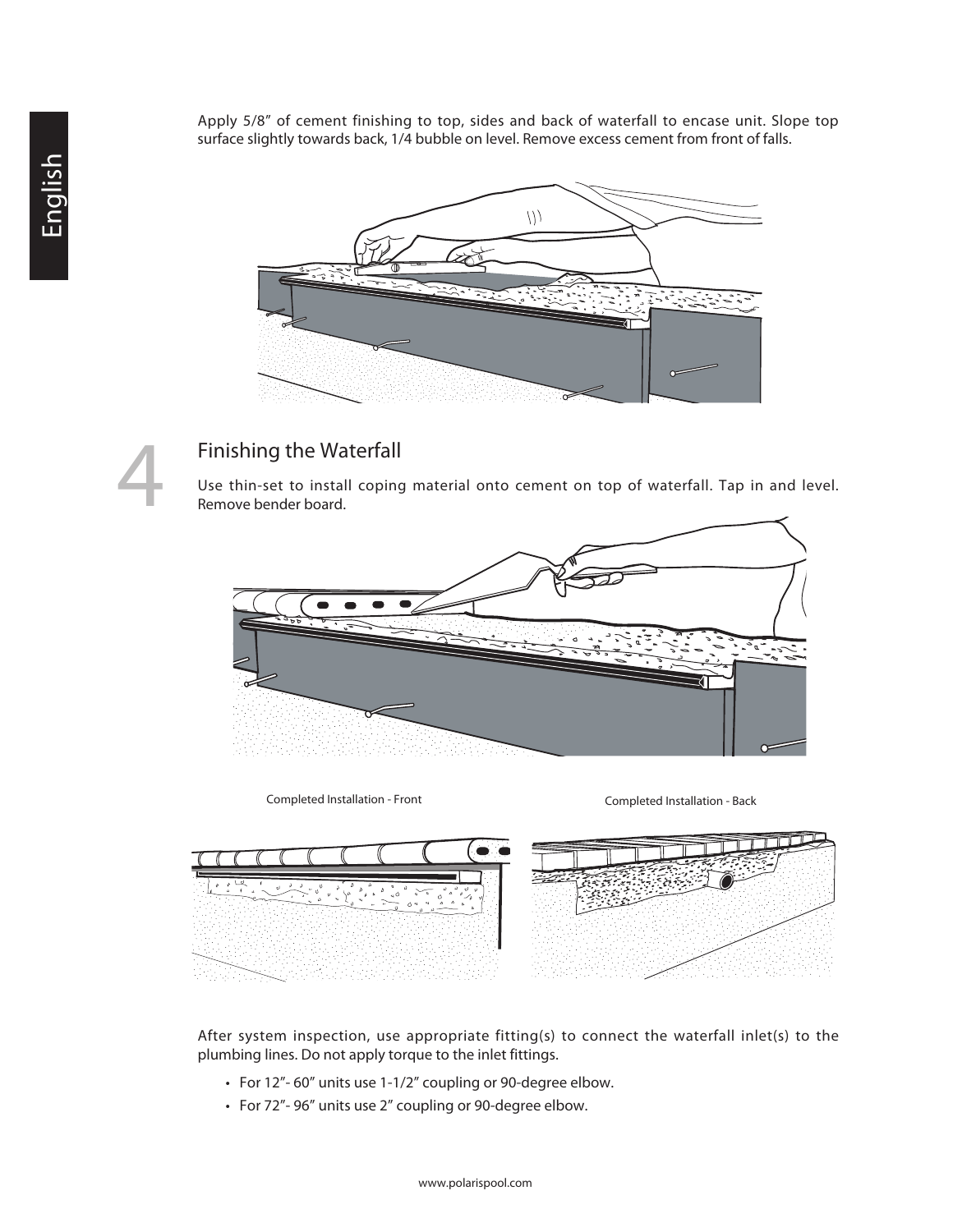## Startup of Waterfall

When the pool is completely clean and plumbing lines are clear, remove the nozzle protector from the waterfall. Clear away any small debris lodged in the lip of the nozzle.

Open the valve to divert water to the waterfall. Run until all air clears the line and a smooth water sheet is projected.



#### Polaris PowerFall, PowerStreams and FiberFall Limited Warranty

This limited warranty is extended to the original consumer purchaser of the Polaris PowerFall", PowerStreams' or FiberFall' manufactured by Zodiac Pool Care, Inc. ("Zodiac"), 2620 Commerce Way, Vista, CA 92083-8438, USA.

Zodiac warrants this product, including all parts and components thereof, to be free of defects in material and workmanship for a period of one year from date of purchase by the original purchaser. The limited warranty does not apply if the failure is caused or contributed to by any of the following: improper handling, improper storage, abuse, improper installation, use in an unsuitable application, lack of reasonable and necessary maintenance, or repairs made or attempted by someone other than an authorized service center or technician. Zodiac will repair or replace, at its option, a unit proved to be defective within the warranty period and under the conditions of this warranty.

Zodiac is not responsible for the cost of removal of the unit, damages due to removal or installation, shipping charges to or from the factory, or the installation of a repaired or replacement unit.

REPAIR OR REPLACEMENT AS PROVIDED UNDER THIS LIMITED WARRANTY IS THE EXCLUSIVE REMEDY OF THE CONSUMER. THIS LIMITED WARRANTY IS IN LIEU OF ALL OTHER WARRANTIES, EXPRESS OR IMPLIED, INCLUDING THE IMPLIED WARRANTIES OF MERCHANTABILITY AND FITNESS FOR A PARTICULAR PURPOSE, AND ALL SUCH OTHER WARRANTIES ARE DISCLAIMED EXCEPT TO THE EXTENT ANY IMPLIED WARRANTY MAY BE IMPOSED BY STATE CONSUMER LAW. ANY SUCH IMPLIED WARRANTY IMPOSED BY STATE CONSUMER LAW IS LIMITED IN DURATION TO ONE (1) YEAR FROM DATE OF PURCHASE. IN NO EVENT SHALL ZODIAC BE LIABLE FOR INCIDENTAL OR CONSEQUENTIAL DAMAGES OF ANY NATURE OR KIND OR FOR DAMAGES TO PERSONS OR PROPERTY, INCLUDING ANY DAMAGE RESULTING FROM THE USE OF THIS POLARIS PRODUCT. THE ONLY REMEDY PROVIDED TO YOU UNDER AN APPLICABLE IMPLIED WARRANTY AND THE LIMITED WARRANTY SET FORTH ABOVE SHALL BE THE REMEDIES EXPRESSLY PROVIDED FOR UNDER THIS LIMITED WARRANTY.

Some states do not allow limitations on how long an implied warranty lasts, or the exclusion or limitation of incidental or consequential damages, so the above limitations may not apply to you.

This one year limited warranty is valid only in the United States of America, Canada and Australia. Polaris PowerFall<sup>®</sup>, PowerStreams® or FiberFall® sold in the United Kingdom, France, Germany, Italy, Portugal or Spain are warranted for a period of two years from date of purchase.